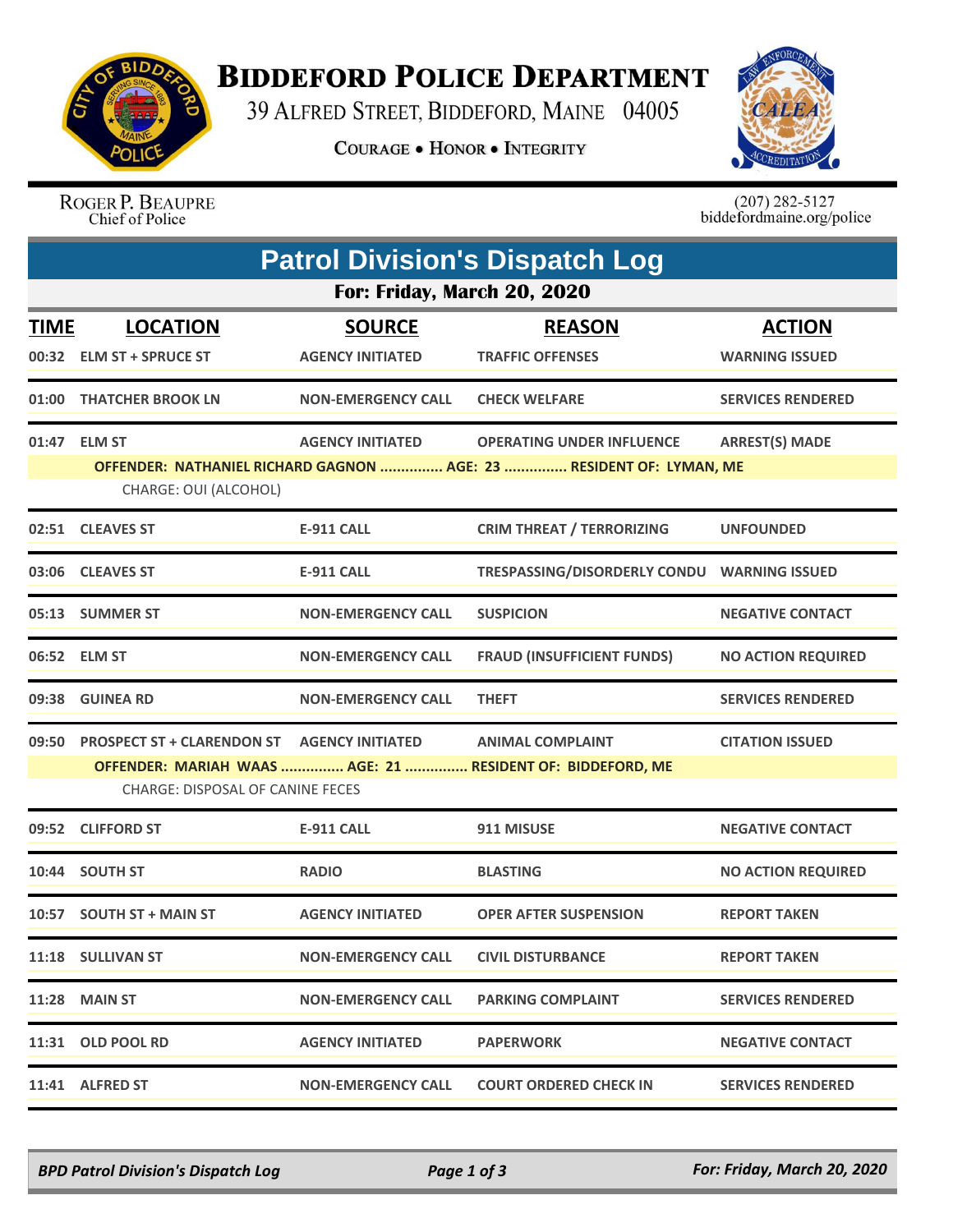| <b>TIME</b> | <b>LOCATION</b><br>11:47 PEARL ST | <b>SOURCE</b><br><b>NON-EMERGENCY CALL</b> | <b>REASON</b><br><b>CRIM THREAT / TERRORIZING</b>     | <b>ACTION</b><br><b>REPORT TAKEN</b> |
|-------------|-----------------------------------|--------------------------------------------|-------------------------------------------------------|--------------------------------------|
|             | 12:03 EASTVIEW CT                 | <b>NON-EMERGENCY CALL</b>                  | <b>ANIMAL COMPLAINT</b>                               | <b>SERVICES RENDERED</b>             |
|             | 12:07 MARINER WAY                 | <b>E-911 CALL</b>                          | 911 MISUSE                                            | <b>NO ACTION REQUIRED</b>            |
|             | 12:32 CUTTS ST                    | <b>AGENCY INITIATED</b>                    | <b>CHECK WELFARE</b>                                  | <b>SERVICES RENDERED</b>             |
|             | 12:42 WASHINGTON ST               | <b>NON-EMERGENCY CALL</b>                  | <b>CHECK WELFARE</b>                                  | <b>SERVICES RENDERED</b>             |
|             | 12:51 HILL ST + MAIN ST           | <b>NON-EMERGENCY CALL</b>                  | <b>TRAFFIC OFFENSES</b>                               | <b>SERVICES RENDERED</b>             |
|             | <b>13:16 MAIN ST</b>              | E-911 CALL                                 | 911 MISUSE                                            | <b>REFERRED OTHER AGENCY</b>         |
|             | 13:27 MARINER WAY                 | <b>E-911 CALL</b>                          | <b>SUSPICION</b>                                      | <b>SERVICES RENDERED</b>             |
|             | 14:17 PATRIOT DR                  | <b>NON-EMERGENCY CALL</b>                  | <b>CIVIL COMPLAINT</b>                                | <b>CIVIL COMPLAINT</b>               |
| 14:57       | <b>HILLS BEACH RD</b>             | <b>NON-EMERGENCY CALL</b>                  | <b>ARTICLES LOST/FOUND</b>                            | <b>NO ACTION REQUIRED</b>            |
|             | 15:06 MARINER WAY                 | <b>NON-EMERGENCY CALL</b>                  | <b>THEFT</b>                                          | <b>SERVICES RENDERED</b>             |
|             | 15:10 GUINEA RD + OAK RIDGE RD    | <b>AGENCY INITIATED</b>                    | <b>ANIMAL COMPLAINT</b>                               | <b>GONE ON ARRIVAL</b>               |
| 15:23       | <b>MEDICAL CENTER DR</b>          | <b>E-911 CALL</b>                          | 911 MISUSE                                            | <b>SERVICES RENDERED</b>             |
|             | 15:23 FOSS ST                     | <b>WALK-IN AT STATION</b>                  | <b>MENTAL ILLNESS CASES</b>                           | <b>SERVICES RENDERED</b>             |
|             | 15:28 ALFRED ST                   | <b>WALK-IN AT STATION</b>                  | <b>PAPERWORK</b>                                      | <b>SERVICES RENDERED</b>             |
|             | 15:49 ALFRED ST                   | <b>WALK-IN AT STATION</b>                  | <b>CAR SEAT DETAIL</b>                                | <b>SERVICES RENDERED</b>             |
|             | <b>16:37 BRADBURY ST</b>          | E-911 CALL                                 | <b>DOMESTIC COMPLAINTS</b>                            | <b>REPORT TAKEN</b>                  |
|             | 16:39 SOUTH ST                    | <b>NON-EMERGENCY CALL</b>                  | <b>ARTICLES LOST/FOUND</b>                            | <b>SERVICES RENDERED</b>             |
|             | 16:49 OLD POOL RD                 | <b>NON-EMERGENCY CALL</b>                  | <b>PROTECTION FROM ABUSE SERVICE PAPERWORK SERVED</b> |                                      |
|             | 16:53 ALFRED ST                   | <b>WALK-IN AT STATION</b>                  | <b>COURT ORDERED CHECK IN</b>                         | <b>NO ACTION REQUIRED</b>            |
|             | 17:43 WENTWORTH ST                | <b>AGENCY INITIATED</b>                    | <b>PROTECTION FROM ABUSE SERVICE NEGATIVE CONTACT</b> |                                      |
|             | 18:03 ALFRED ST                   | <b>AGENCY INITIATED</b>                    | <b>SUSPICION</b>                                      | <b>SERVICES RENDERED</b>             |
|             | <b>18:16 GUINEA RD</b>            | <b>NON-EMERGENCY CALL</b>                  | <b>CRIMINAL MISCHIEF</b>                              | <b>SERVICES RENDERED</b>             |
|             | 18:19 ALFRED ST                   | <b>AGENCY INITIATED</b>                    | <b>TRAFFIC OFFENSES</b>                               | <b>WARNING ISSUED</b>                |
|             | 18:37 ELM ST                      | <b>E-911 CALL</b>                          | 911 MISUSE                                            | <b>SERVICES RENDERED</b>             |

*BPD Patrol Division's Dispatch Log Page 2 of 3 For: Friday, March 20, 2020*